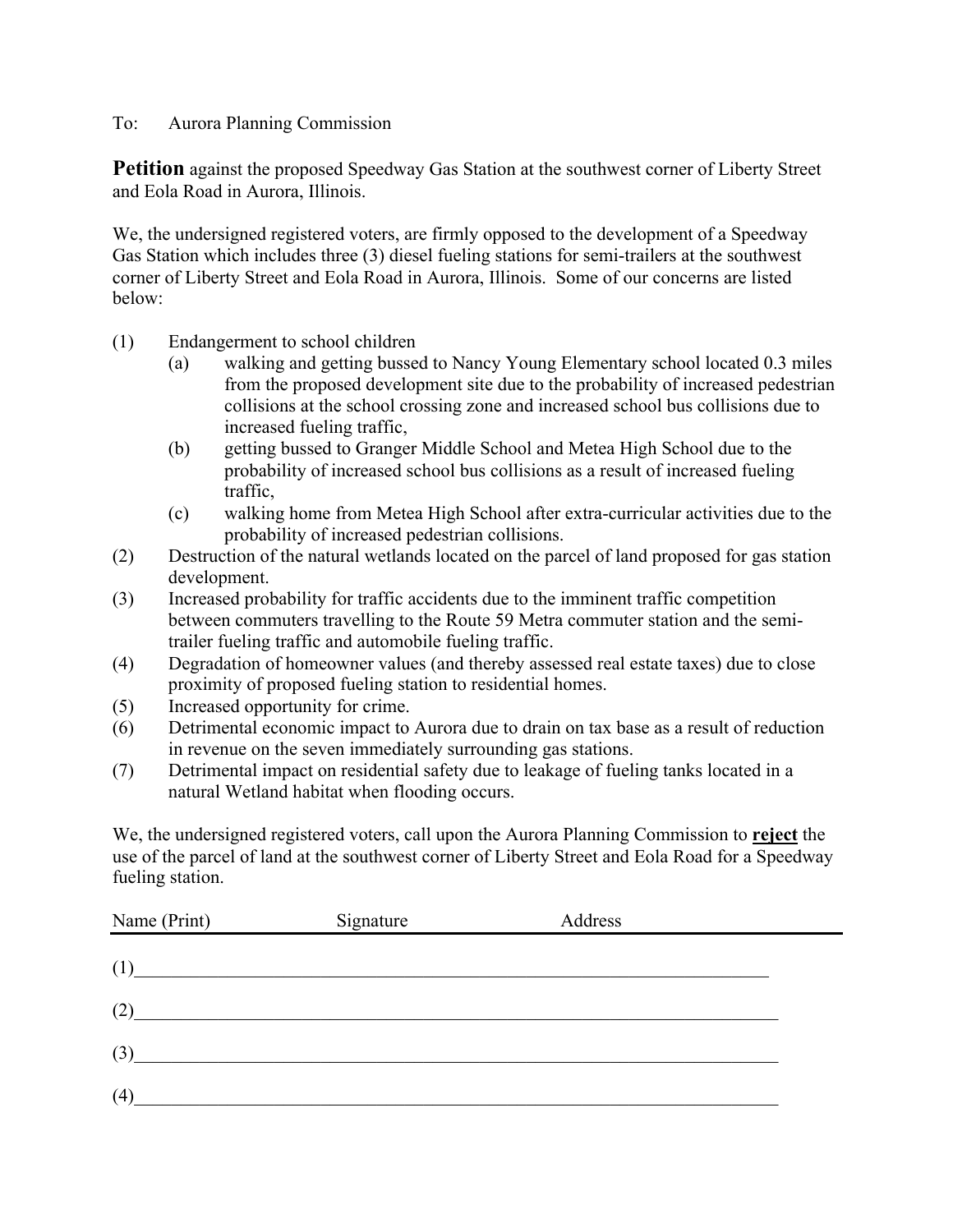| (5)  |                                                                                                                                                                                                                                      |  |  |
|------|--------------------------------------------------------------------------------------------------------------------------------------------------------------------------------------------------------------------------------------|--|--|
| (6)  |                                                                                                                                                                                                                                      |  |  |
| (7)  | <u> 1989 - Johann John Stone, mars eta bainar eta bainar eta baina eta baina eta baina eta baina eta baina eta b</u>                                                                                                                 |  |  |
| (8)  |                                                                                                                                                                                                                                      |  |  |
| (9)  | <u> 1989 - Johann John Stone, mars eta bainar eta bainar eta baina eta baina eta baina eta baina eta baina eta b</u>                                                                                                                 |  |  |
| (10) | <u> 1989 - Johann Harry Harry Harry Harry Harry Harry Harry Harry Harry Harry Harry Harry Harry Harry Harry Harry Harry Harry Harry Harry Harry Harry Harry Harry Harry Harry Harry Harry Harry Harry Harry Harry Harry Harry Ha</u> |  |  |
| (11) | <u> 1989 - Johann Barbara, martxa alemaniar a</u>                                                                                                                                                                                    |  |  |
| (12) | <u> 1989 - Johann Barn, mars ann an t-Amhain an t-Amhain an t-Amhain an t-Amhain an t-Amhain an t-Amhain an t-Amh</u>                                                                                                                |  |  |
| (13) | <u> 1990 - Johann John Stone, mars eta bainar eta politikaria (h. 1900).</u>                                                                                                                                                         |  |  |
| (14) |                                                                                                                                                                                                                                      |  |  |
| (15) | <u> 1989 - Johann Stoff, deutscher Stoffen und der Stoffen und der Stoffen und der Stoffen und der Stoffen und der</u>                                                                                                               |  |  |
| (16) | <u> 1989 - Johann Barn, mars ann an t-Amhain an t-Amhain an t-Amhain an t-Amhain an t-Amhain an t-Amhain an t-Amh</u>                                                                                                                |  |  |
| (17) | <u> 1989 - Johann Barn, mars ann an t-Amhain Aonaich an t-Aonaich an t-Aonaich an t-Aonaich an t-Aonaich an t-Aon</u>                                                                                                                |  |  |
| (18) |                                                                                                                                                                                                                                      |  |  |
| (19) | <u> 1980 - Jan Barbara, margaret eta biztanleria (h. 1980).</u>                                                                                                                                                                      |  |  |
| (20) | <u> 1980 - Jan Stein Stein, fransk politik forhat (</u>                                                                                                                                                                              |  |  |
| (21) |                                                                                                                                                                                                                                      |  |  |
| (22) |                                                                                                                                                                                                                                      |  |  |
| (23) |                                                                                                                                                                                                                                      |  |  |
| (24) | <u> 1980 - Jan Stein Stein Stein Stein Stein Stein Stein Stein Stein Stein Stein Stein Stein Stein Stein Stein S</u>                                                                                                                 |  |  |
| (25) |                                                                                                                                                                                                                                      |  |  |
| (26) |                                                                                                                                                                                                                                      |  |  |
| (27) |                                                                                                                                                                                                                                      |  |  |